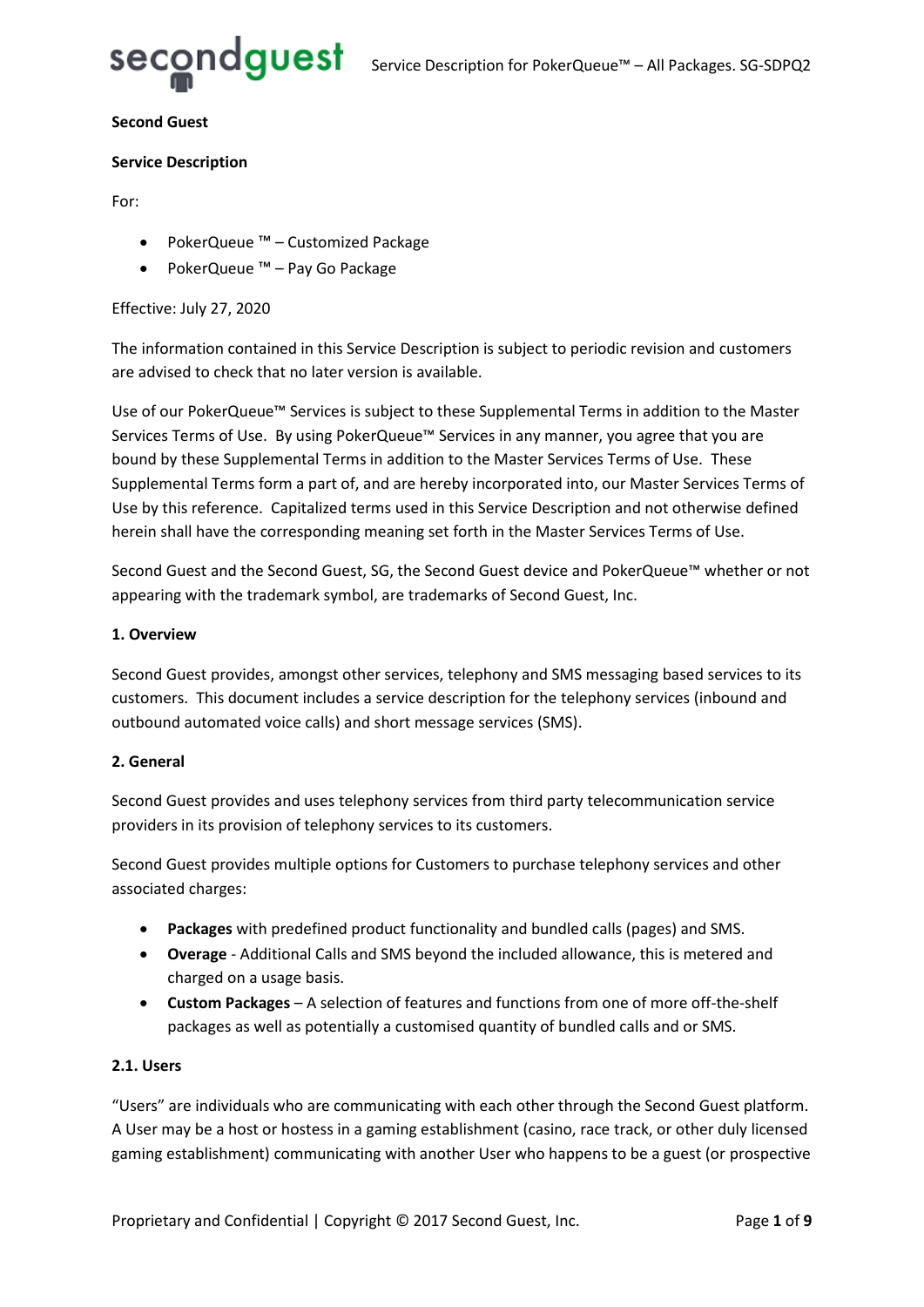player) visiting the gaming establishment who has been added to the wait list and then notified when their lane is ready.

The same applies for other hospitality industries where the Second Guest platform it used. A User is still considered a User even after they have consumed the services they had reserved as the communication will then likely continue to be used for subsequent marketing and/or survey communications.

A User may never have been added to a wait list and may have instead had their data imported or added to the Second Guest platform by the Customer for the purposes of surveys and/or marketing or other possible applications of the platform.

#### **2.2. Guests**

"Guests" are Users who are counted each and every time they're added to a waitlist for an applicable Reservation Location, such Guests may be added multiple times at the same time within a Customer Account be it at the same or different Reservation Locations with each such addition to a waitlist counted separately.

There may be an inclusive allowance (maximum quantity) of Guests per calendar month associated with the relevant Package bundle, as detailed on the Order. A period of sustained deviation above this inclusive allowance may at the Supplier's sole discretion result in the Supplier needing to either; increase the Package price, or introduce additional Fees (i.e. for Guests not falling within a relevant Package bundle), or some combination of these remedies. Any such action will be proportional basis the percentage of additional Guests beyond the inclusive allowance of Guests per calendar month.

Customer will be able to operate the platform for; (1) Guests who do not provide a cell phone number when they are added to the waitlist; (2) Guests who are provided with a traditional radio pager / buzzer but tracked via the waitlist; at all applicable Reservation Locations for which the Customer has requested such functionality be activated, such Guests will not be expected to consume any allowance of SG-Calls or SMS.

#### **2.3. Type of Calls and SMS**

For any Packages or Custom Packages, as well as for Overage, the location(s) where the Customer accesses the Second Guest platform from are relevant. Location is defined as the country that the User accessing the platform operates from.

There are two (2) types of telephone calls and SMS message that the platform can make or receive. Thus, there are two (2) types of SG-Calls and SMS with the following definitions:

"**Domestic**" Includes all inbound and outbound calls or SMS received or placed by Users within the geographical country borders of the country that the User operates from whereby the User is not currently roaming and their mobile phone or cell phone is registered on their home network. It includes calls and SMS to and from landlines as well as calls and SMS to and from mobile or cell phones within the country. The country code of the User's phone number will in most cases match that of the country whose borders they are located in.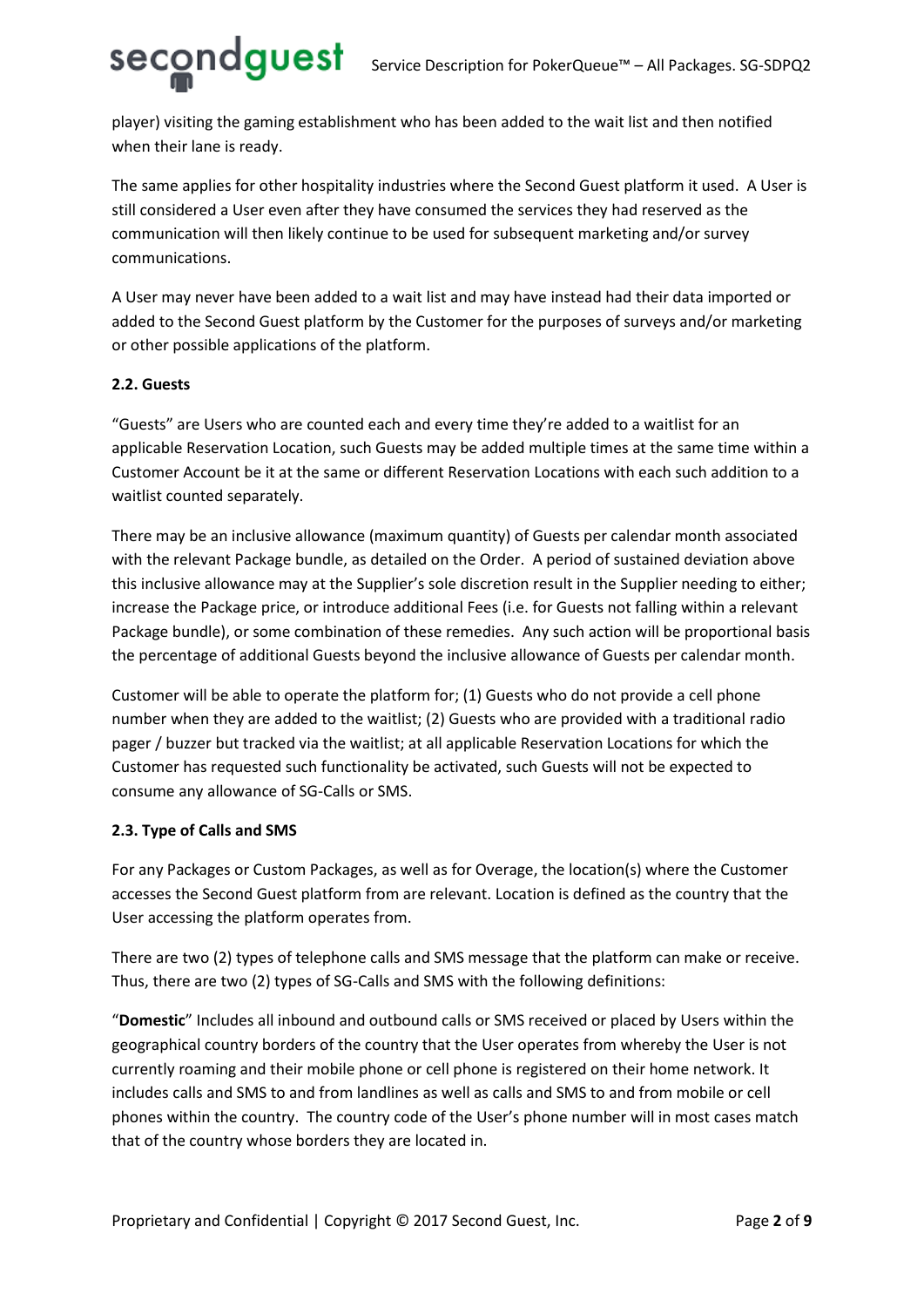## Secondguest Service Description for PokerQueue™ – All Packages. SG-SDPQ2

"**International**" Includes all inbound and outbound calls received or placed by Users across geographic country borders to or from the country that the User operates from. This applies to all countries independently. A User is considered to operate from the country where their mobile phone or cell phone is registered and where their home network provider is located. They may be roaming and their mobile phone or cell phone may therefore be registered on a provider in the country other than where their home network is located, a call or SMS to or from this number will still be deemed an international call.

**Notes:** Any calls or SMS to or from premium rate numbers and all rates for any premium calls or SMS are excluded from Base, Additional Packages and Overage. Second Guest will attempt to block registration of such numbers on the platform and will further make efforts to block any calls or SMS to such numbers. See the Number Validation section below for more detail on this.

#### **2.4. Blocked Countries and Services**

Second Guest has identified countries that are; embargoed; or uneconomical at this time due to the cost of meeting local regulations; or there's an increased risk of telecommunications fraud. As such, Second Guest has taken the decision to place an automatic block on connections to these countries. The list of blocked countries and services includes:

- Afghanistan
- Albania
- Algeria
- Andorra
- Angola
- Anguilla
- Antigua
- Armenia
- Ascension Island
- Azerbaijan
- Barbados
- Belarus
- Benin
- Bhutan
- Bosnia and Herzegovina
- Botswana
- British Virgin Islands
- Brunei
- Burkina Faso
- Burundi
- Cambodia
- Cameroon
- Canada\*
- Cape Verde
- Central African Republic
- Chad
- Commonwealth of

Dominica

- Gabon
- Gambia
- Ghana
- Global Mobile Satellite System
- Grenada
- Guam
- Guinea-Bissau
- Haiti
- Inmarsat
- Iran
- Ivory Coast
- Jamaica
- Kenya
- Kiribati
- Kyrgyzstan
- Lesotho
- Liberia
- Libya
- Liechtenstein
- Madagascar
- Malawi
- Maldives
- Mali
- Marshall Islands
- Mauritania
- Mauritius
- Micronesia
- Montenegro
- Reunion / Mayotte
- Rwanda
- Saint Helena
- Saint Pierre and Miquelon
- Saint Vincent
- Samoa
- San Marino
- São Tomé and Príncipe
- **Senegal**
- Serbia
- Seychelles
- Sierra Leone
- **Singapore**
- Solomon Islands
- Somalia
- South Sudan
- Sudan
- Suriname
- Swaziland
- **Syria**
- Taiwan
- Tajikistan
- Tanzania
- Togo
- Tonga
- Trinidad and Tobago

Proprietary and Confidential | Copyright © 2017 Second Guest, Inc. Page **3** of 9

- 
- 
- 
- 
- 
- 
- 
- 
-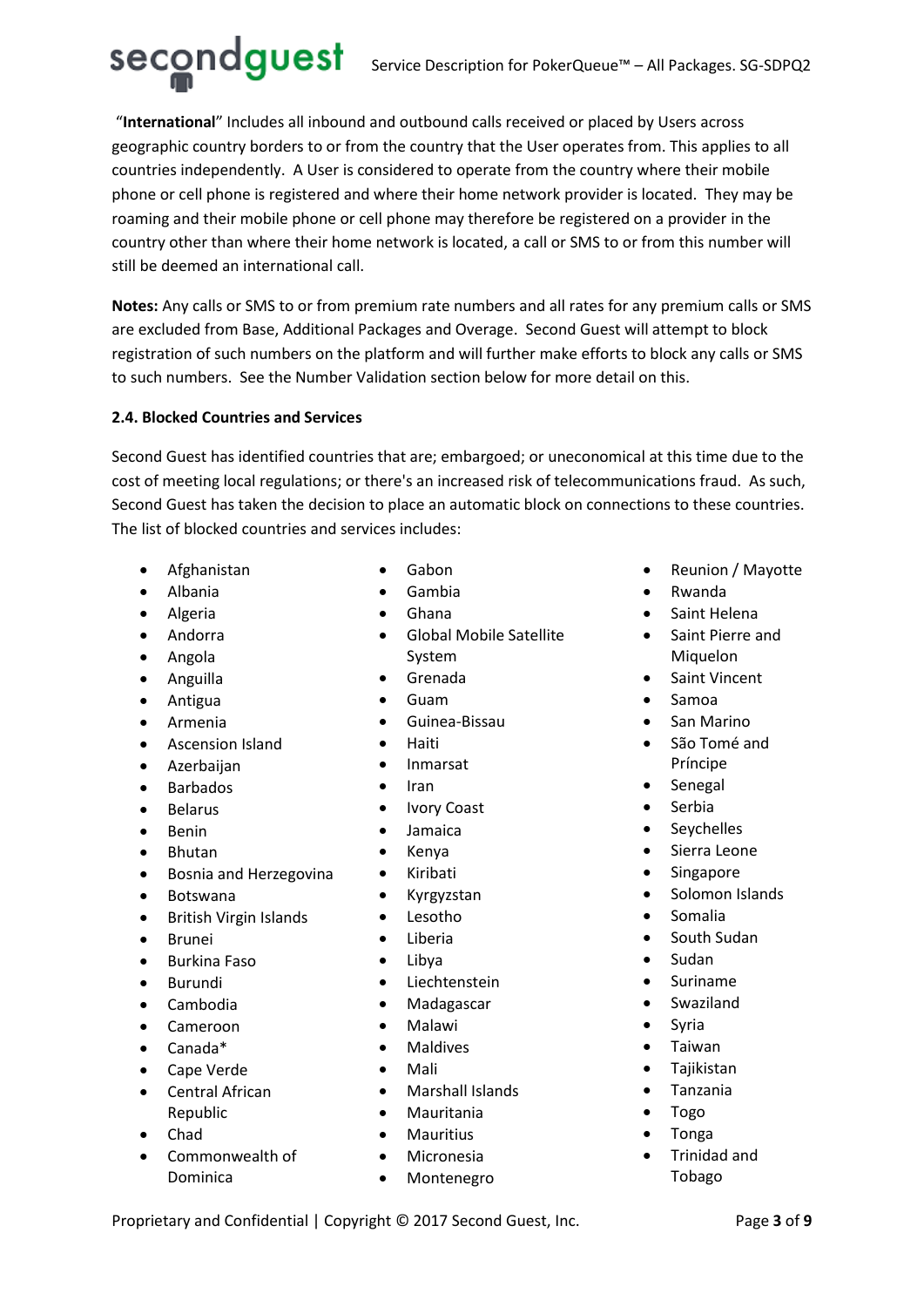

- Cook Islands
- Crimea
- Cuba
- Democratic Republic of Congo
- East Timor
- Equatorial Guinea
- Eritrea
- Estonia
- Ethiopia
- Faroe Islands
- Fiji
- France
- French Polynesia
- **Montserrat**
- Morocco
- Mozambique
- Myanmar
- Namibia
- Nauru
- Nepal
- New Caledonia
- Niger
- North Korea
- Northern Mariana Islands
- Oman
- Palau
- Papua New Guinea
- **Turkmenistan**
- Turks and Caicos
- Uganda
- United Arab Emirates
- United States\*
- Uzbekistan
- Vanuatu
- Vatican City
- Wallis and Futuna
- Yemen
- Zambia
- Zimbabwe

#### Important Notes:

\*The United States and Canada are only barred for certain PokerQueue™ Silver & Gold package functionality, and potentially some customized package functionality. The core wait list and paging functionality as provided in PokerQueue™ Bronze packages is not barred.

#### **2.5. Telephone Numbers**

Customer acknowledges and agrees that its use of the Services or any of the telephone numbers that Second Guest may provide in connection with use of the Services do not grant Customer any ownership or other rights in the telephone number other than the limited, revocable use rights expressly set forth in this Agreement. Customer does not have the right to use those telephone numbers indefinitely. Customer acknowledges and agrees that telephone numbers which Second Guest provisions may be reclaimed by Second Guest or the applicable supplier from time to time during the Term, and may be re-assigned to other customers after the Term. Second Guest reserves the right to reclaim any phone number from Customer's Account if Customer does not send sufficient traffic over that phone number such that the phone number is unutilized or underutilized, as defined by any local, federal, and/or national regulatory agency and/or governmental organization with oversight over the relevant phone number and numbering plan. If Second Guest seeks to reclaim a phone number from Customer's Account, excluding suspended, terminated, and trial accounts, Second Guest will provide at least two (2) weeks' advance notice via email where possible within commercial reason, except where Second Guest is prevented from doing so by the applicable regulatory agency or governmental organization. Second Guest also reserves the right to reclaim phone numbers from accounts suspended for failure to pay and/or suspended for suspected fraud. Customer may not transfer or assign the telephone numbers Second Guest provides to Customer unless otherwise mutually agreed by the Parties in writing.

#### **2.6. Number Validation**

When a phone number is captured on the Second Guest platform we will make reasonable efforts to validate the phone number which may include relaying the phone number only to Third Party Information Sources for further checks aimed at combating fraud and identifying premium rate numbers. These Services use proprietary algorithms designed to reduce time to market by using one

Proprietary and Confidential | Copyright © 2017 Second Guest, Inc. Page 4 of 9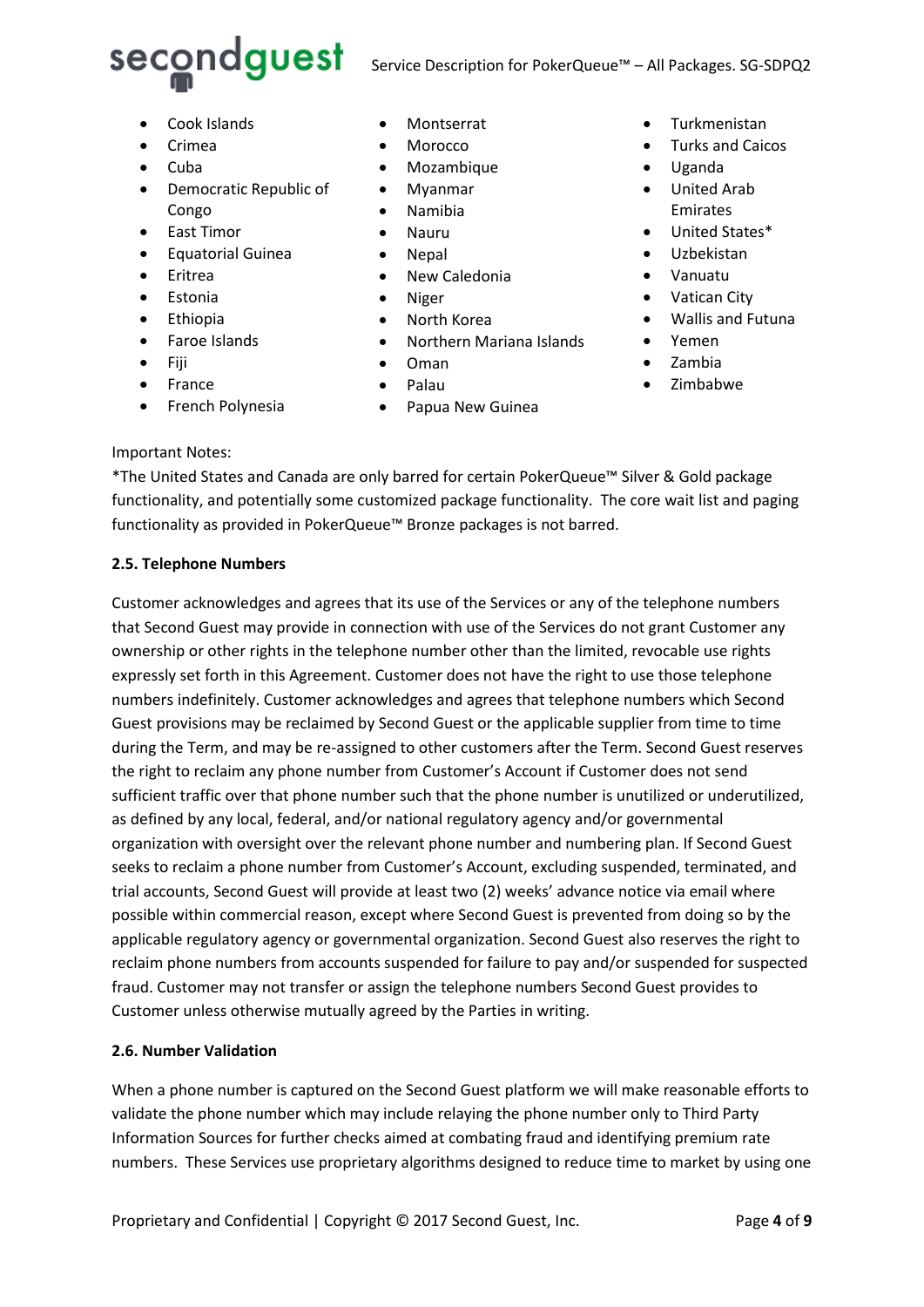# Secondguest Service Description for PokerQueue™ – All Packages. SG-SDPQ2

API that connects to multiple data sources, and to increase the accuracy of information provided to you by consolidating information received from multiple portability, telecommunications, and other databases. These Services inherently rely upon data derived from third party and public sources that are not under our control. Although our proprietary algorithm is designed to detect conflicts in and increase the accuracy of reported information, we do not verify or evaluate each piece of data, and neither we nor our suppliers make any guarantees or warranties, express or implied, about any of the information offered or provided, including, without limitation, warranties relating to accuracy, availability, or results of use. We also have no control over and accept no liability in connection with the telephone numbers submitted for verification purposes to our platform. We prohibit use of our services to impersonate others and for other fraudulent purposes (see our Acceptable Use Policy) but we do not accept responsibility for third party actions.

Any personally identifiable information that we obtain whilst performing number validation is subject to our Privacy Policy. We need to provide the telephone number and related information you submit to these Services to various third party database providers in connection with performing the Services. In addition, depending on the relevant jurisdictions, we may obtain and disclose to our requesting users the information obtained from such third party and publicly available databases, which may include, without limitation, a telephone number's validity, type (e.g., mobile/cell, landline, etc.), corresponding device status (e.g. whether or not it is currently available for messaging), roaming status, carrier, country of location, and whether or not the number has been ported. You must have and abide by an appropriate privacy policy with your users (including, without limitation, the provider of any telephone number you submit to us in connection with these Services), and you shall comply with all applicable laws, policies, and regulations relating to all of the foregoing information relevant to these Services. You shall not resell or otherwise disclose any information obtained by us through these Services to any third party. Your privacy policy must disclose the use of our Services and how personal information is treated in compliance with all applicable laws, rules and regulations. You acknowledge and agree that you shall not submit any personally identifiable information to us that is owned by any person who has not agreed to the treatment of such information as set forth in our Privacy Policy, and you shall be solely responsible for any non-compliance with these Supplemental Terms.

#### **2.7. Additional Products**

Second Guest offers Customers the flexibility to select from separately or individually licensed features as may be required by the Customer on a per Reservation Location basis (the "Additional Products"). Such Additional Products are described further on the Site and in the Documentation.

#### **3. Telephony services**

#### **3.1. SG-Calls**

Within a Customer Account, calls are calculated when an inbound or outbound call is connected to the Second Guest platform "SG-Call". The number of SG-Call's are calculated as follows:

- 1) For an **inbound call** this is the leg between the caller placing the call to a telephone number assigned to the Customer Account on the Second Guest platform. This leg is comprised of:
	- a) the application (e.g. IVR menus), and/or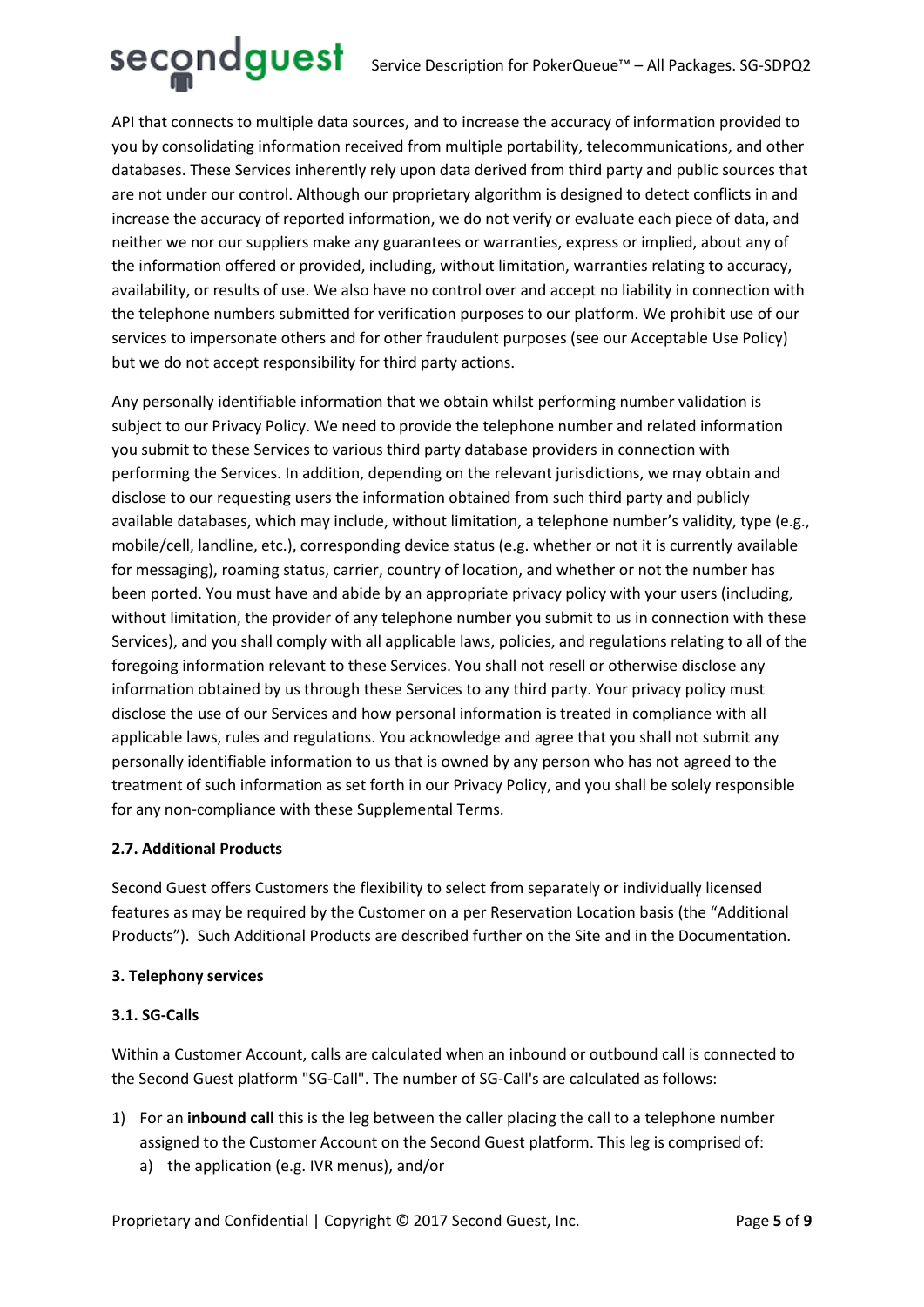- - b) queue, and/or
	- c) the caller speaking to a User (defined below) including transfers and holds, and/or
	- d) the caller completing a survey.
- 2) For an **outbound call** this is the leg between the User placing an outbound call via selecting the Page via Call option and the Second Guest platform (also known as the egress leg from the platform to User). A call will be charged if the platform connects to the called party or a voicemail system or, if there is ring-no-answer and the platform eventually disconnects the outbound call.

### **3.2. Fair Use Policy**

SG-Calls are subject to a fair use policy, this is because we have decided to meter a call itself, rather than the duration of that call. We anticipate that your average call duration for the purposes of phone call based page notifications will be 17 seconds, a period of sustained deviation above this may at the Supplier's sole discretion result in the Supplier needing to either; redefine the quantity of such phone call based pages included in your Package (thereby converting your Package to a customized Package if not already), or to increase the price of your Package.

#### Important Notes:

- 1) All SG-Call's used, whether purchased on an Overage basis, or as part of Packages or Additional Packages are counted as an SG-Call
- 2) All purchased SG-Call's from any of the packages described herein are not accumulated (pooled) into a Second Guest account-wide allowance of calls and are instead metered on a per Reservation Location basis.
- 3) Any unused, remaining SG-Call's at the end of each month will expire and will not therefore carry-over to the following month.

### **4. SMS Messaging Based Services**

Second Guest provides and uses messaging services from third party messaging service providers in its provision of Short Message Services (SMS) services to its customers. It enables customers to dynamically send SMS messages including a "From" field, one or more destination phone numbers, the destination country, and the text message itself.

#### **4.1. Multi-part SMS Messages**

Depending on the number of characters in the text message, Second Guest may send the SMS in multiple parts. Each part can contain up to 160 characters although the exact number of characters depends on the alphabet being used in the message. The parts are reassembled into a single SMS message on the recipient's handset (mobile or cell phone).

Each part of the message is charged as one SMS message.

Important Notes:

1) All purchased SMS from any of the packages described herein are not accumulated (pooled) into a Second Guest account-wide allowance of calls and are instead metered on a per Reservation Location basis.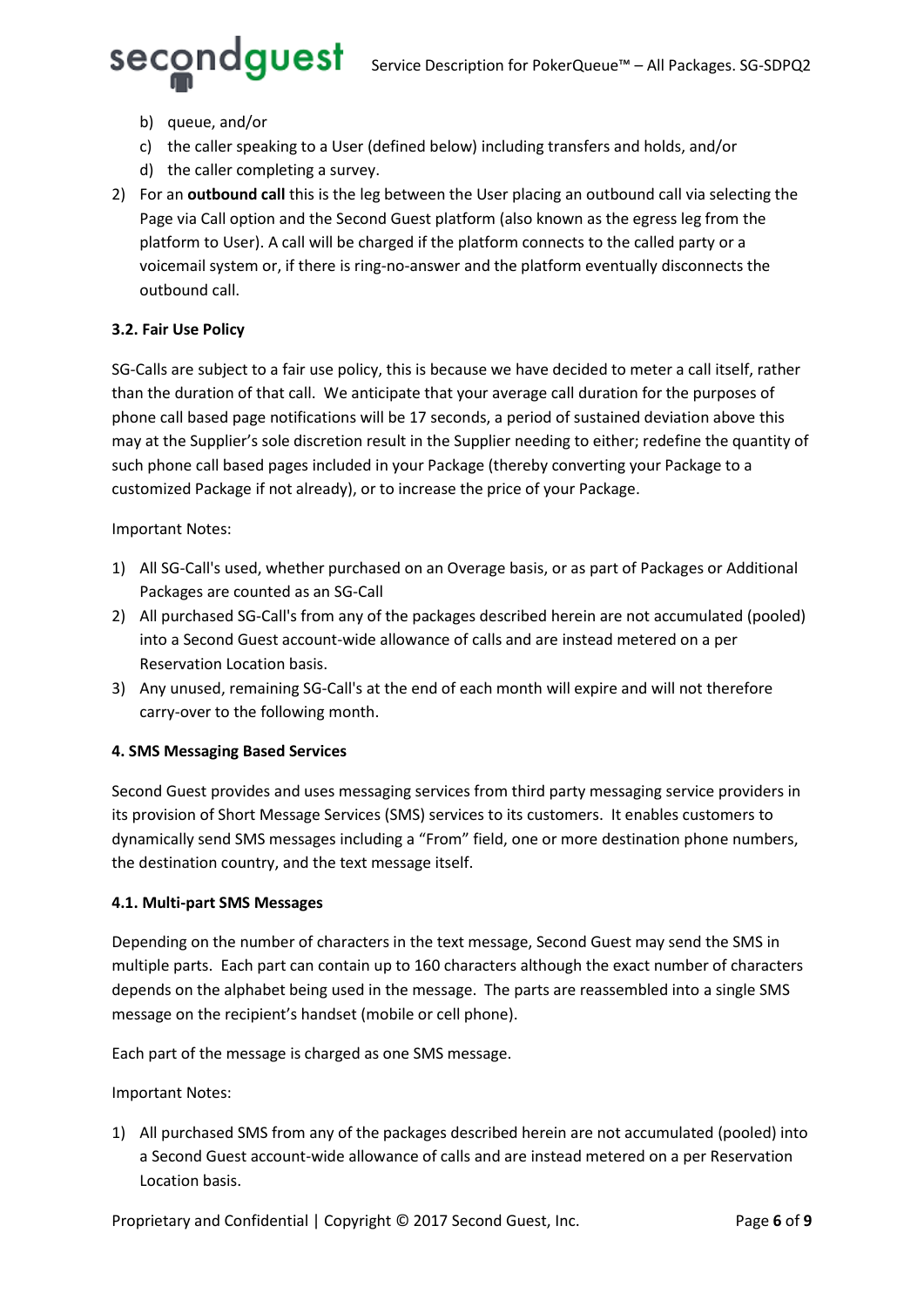

2) Any unused, remaining SMS at the end of each month will expire and will not therefore carryover to the following month.

#### **5. Packages**

Packages are available to purchase as follows:

- 1. PokerQueue™ Custom;
	- a. Packages with Allowances which are designated for either Domestic or International use.
	- b. Customer can select their Allowances, subject to minimum Fees as may be applicable, when placing an Order.
	- c. Customer can determine their preferred Additional Products, subject to minimum Fees as may be applicable, when placing an Order.
- 2. PokerQueue™ Pay Go;
	- a. This Package shall have the attributes defined in Section 6, titled Pay Go.

**Note:** Once a Customer decides on a Package they will remain on this Package for the duration of the current Initial Term, or Subsequent Term. A Customer may operate different Reservation Locations on different Packages thereby buying a mixture of Packages.

#### **6. Pay Go**

"Pay Go" means all attributes, taken together, as set out in this Section 6.

#### **6.1. Pay as you go with no Allowances or Overage**

Both Allowances and Overage, are not applicable to each Reservation Location operating on a Pay Go basis.

As such Guests and telephony traffic (SG-Calls or SMS, and whether Domestic or International) will instead be metered and charged on a usage basis.

The Customer can not apply unused Allowances from another Package to Reservation Locations operating on a Pay Go basis.

#### **6.2. Eligibility**

In order to be eligible for Pay Go the Customer must be domiciled in either the United States or Canada. The Customer must notify the Supplier (email confirmation by each Party shall be sufficient) of each applicable Reservation Location within the applicable Customer Account that the Customer wishes to participate in Pay Go, the Supplier will then set the Reservation Locations license accordingly. When a newly created Reservation Location within a Customer Account defaults to participating in Pay Go no such notice is required.

Pay Go is only available via an Online Order, with each purchase of Account Credit constituting such and all payments to be made at the time of the Online Order and only via paypal (using either a credit card, debit card or paypal account). For the avoidance of doubt; no other methods of payment, besides paypal, are acceptable for applicable Online Orders or Pay Go Fees.

Proprietary and Confidential | Copyright © 2017 Second Guest, Inc. Page 7 of 9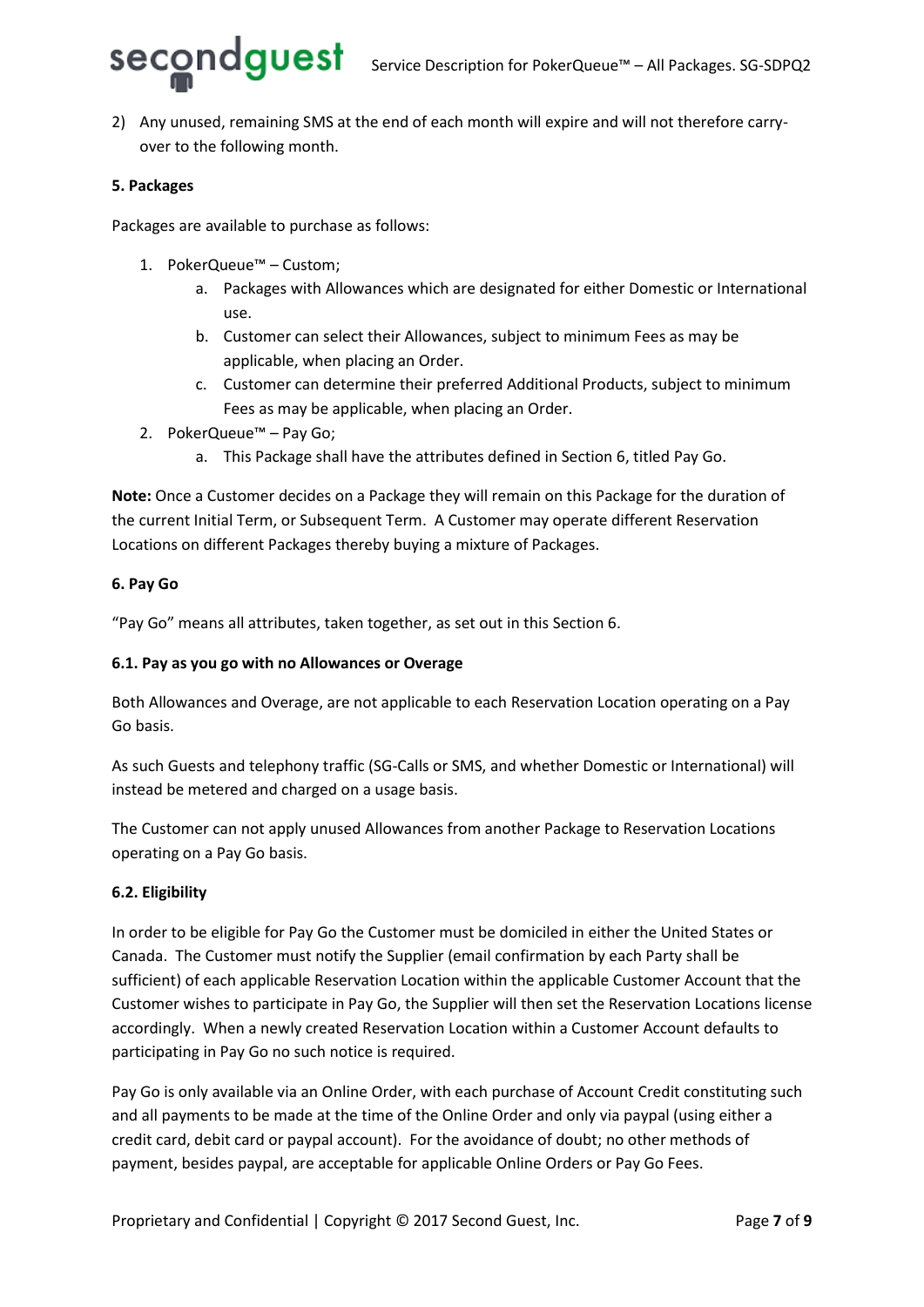#### **6.3. Account Credit and Charging**

Customer must purchase prepaid Account credit in advance. All Pay Go Fees will be deducted from the Customer Account credit balance either at; the time incurred; or they become due; or shortly thereafter. Any Pay Go Fees charged and paid are non-refundable.

Account credit purchased is non-refundable. Any unused Account credit will expire 6 months after purchase with no refund due, unless otherwise stated on; the Order; or the Pay Go Rate Card; or the Plan – as may be applicable.

Without prejudice to any other right or remedy that it may have, If the Customer Account does maintain a positive credit balance, the Supplier may suspend all Services until payment has been made in full. Customer is responsible for monitoring their Account credit balance and making further purchases of Account credit as necessary in order to ensure continued Service.

#### **6.4. Invoicing**

The Supplier will not send the Customer invoices. Instead the Customer will receive a paypal receipt directly from paypal for each purchase of Account credit. Invoices will be automatically generated and made available for download via the Site on the first (1st) day of each calendar month. Each such invoice will cover any applicable charges incurred during the previous calendar month.

#### **6.5. Pay Go Fees**

"Pay Go Fees" means all such charges for Subscription Services as applicable to each Reservation Location operating on a Pay Go basis which will incur fees that may include:

- 1) A base recurring fee per calendar month, applicable based upon the Subscription Services purchased and irrespective of actual usage. Any such fees will be calculated and chargeable upon the first (1st) day of the applicable calendar month, except for the initial calendar month in which such fees are applicable when they'll be charged immediately on a pro-rated basis (to cover the remaining days in the applicable calendar month).
- 2) A recurring fee per Additional Product per calendar month, applicable based upon the Subscription Services purchased and irrespective of actual usage. Any such fees will be calculated and chargeable upon the first (1st) day of the applicable calendar month, except for the initial calendar month in which such fees are applicable when they'll be charged immediately on a pro-rated basis (to cover the remaining days in the applicable calendar month).
- 3) A usage fee for each Guest, SG-Call (whether Domestic or International) and SMS (whether Domestic or International).
- 4) A percentage uplift applied to all usage fees for Guests, SG-Calls and SMS for each Customer selected Additional Product charged for on a percentage uplift basis, irrespective of whether such Additional Product is; actively used; or not actively used; or used by a given Guest; or used by a given User.

All such Pay Go Fees will be charged at the rates set out in the Pay Go Rate Card. Supplier reserves the right to change the Pay Go Rate Card from time to time. Customer's continued use of the Services after a price change becomes effective constitutes Customer's agreement to pay the changed amount.

Proprietary and Confidential | Copyright © 2017 Second Guest, Inc. Page 8 of 9